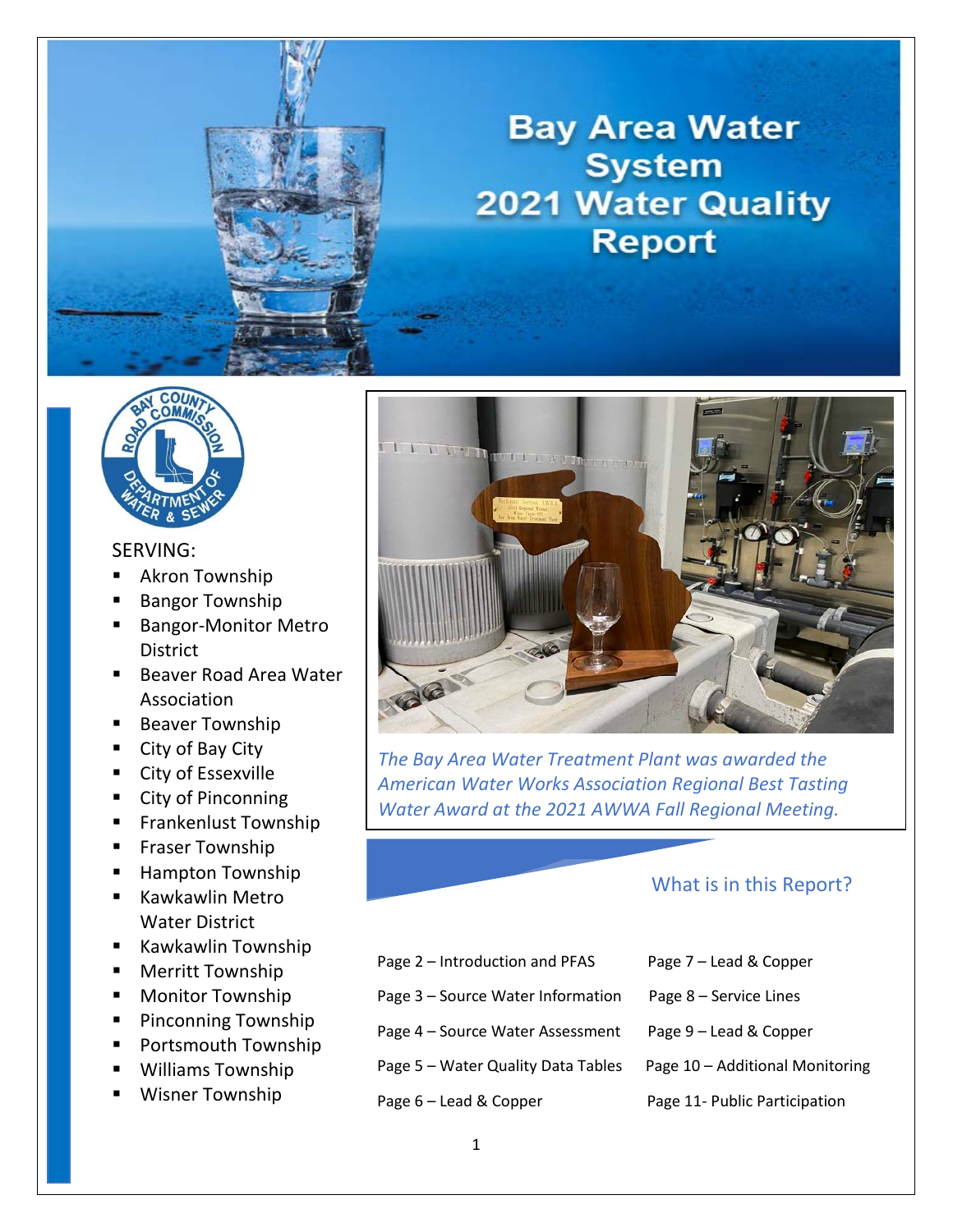## Safe Drinking Water – Our Most Important Goal

Delivering safe drinking water to nearly 100,000 customers who rely upon us every day is the number one goal of the distribution workers, plant operators, maintenance personnel, and supervisors throughout the Bay Area Water System and the Bay Area Water Treatment Plant.

This Annual Water Quality Report will be of interest to you if you consume drinking water from the public water supply in our service area. It contains water quality data from the Bay Area Water Treatment Plant, along with results from the distribution system for calendar year 2021. This information is a snapshot of the quality of water that we provided to you in 2021. Included are details about where your water comes from, what it contains, and how it compares to the United States Environmental Protection Agency (U.S. EPA) and state standards.

### PFAS

Per- and polyfluoroalkyl substances (PFAS) are a large group of manmade chemicals that are resistant to heat, water, and oil. PFAS have been classified by the U.S. Environmental Protection Agency (EPA) as an emerging contaminant on the national landscape. For decades, they have been used in many industrial applications and consumer products such as carpeting, waterproof clothing, upholstery, food paper wrappings, personal care products, fire-fighting foams, and metal plating. They are still used today. PFAS have been found at low levels both in the environment and in blood samples of the general U.S. population.

PFAS can get into drinking water when products or wastes containing them are disposed of, used or spilled onto the ground or into lakes and rivers. Studies in animals who were exposed to PFAS found links between the chemicals and increased cholesterol, changes in the body's hormones and immune system, decreased fertility, and increased risk of certain cancers.

Our water was tested for PFAS in both January and March 2021. **PFAS was not detected in either sample and has never been detected in plant tap samples collected prior to 2021.** Annual PFAS testing will continue in 2022.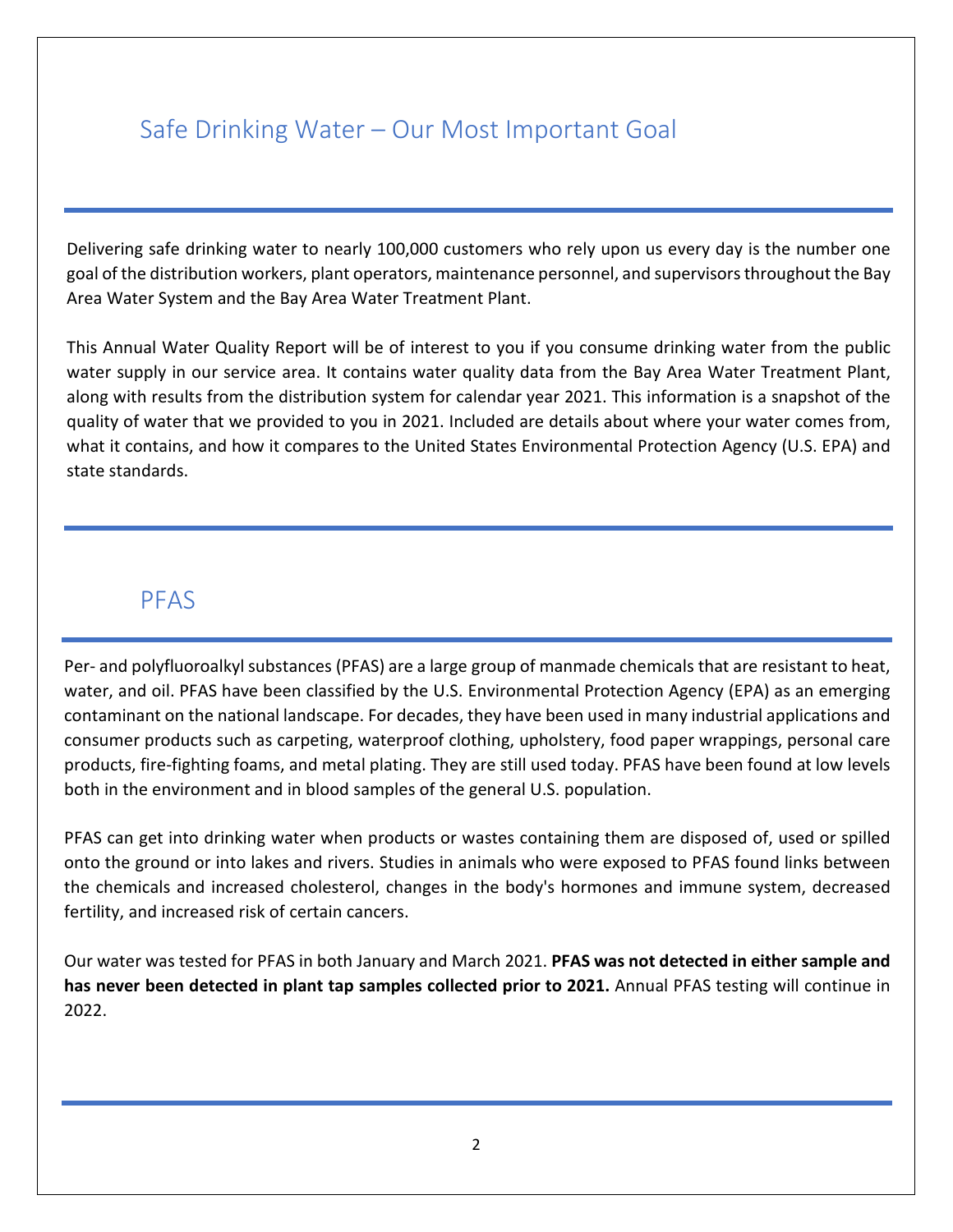## Source Water

The source of drinking water (both tap water and bottled water) includes rivers, lakes, streams, ponds, reservoirs, springs, and wells. As water travels over the land or through the ground, it dissolves naturally-occurring minerals and in some cases, radioactive material, and can pick up substances resulting from the presence of animals or from human activity.

Contaminants that may be present in source water include:

- **Microbial** contaminants, such as viruses and bacteria which may come from sewage treatment plants, septic systems, agricultural, livestock operations, and wildlife.
- **Inorganic** contaminants, such as salts and metals, which can be naturallyoccurring or result from urban storm water runoff, industrial or domestic wastewater discharges, oil and gas production, mining, or farming.
- **Pesticides and herbicides**, which may come from a variety of sources such as agriculture, urban storm water runoff, and residential uses.



- **Organic** chemical contaminants, including synthetic and volatile organic chemicals, which are byproducts of industrial processes and petroleum production, and can also come from gas stations, urban storm water runoff, and septic systems.
- **Radioactive** contaminants, which can be naturally-occurring or be the result of oil and gas production and mining activities.



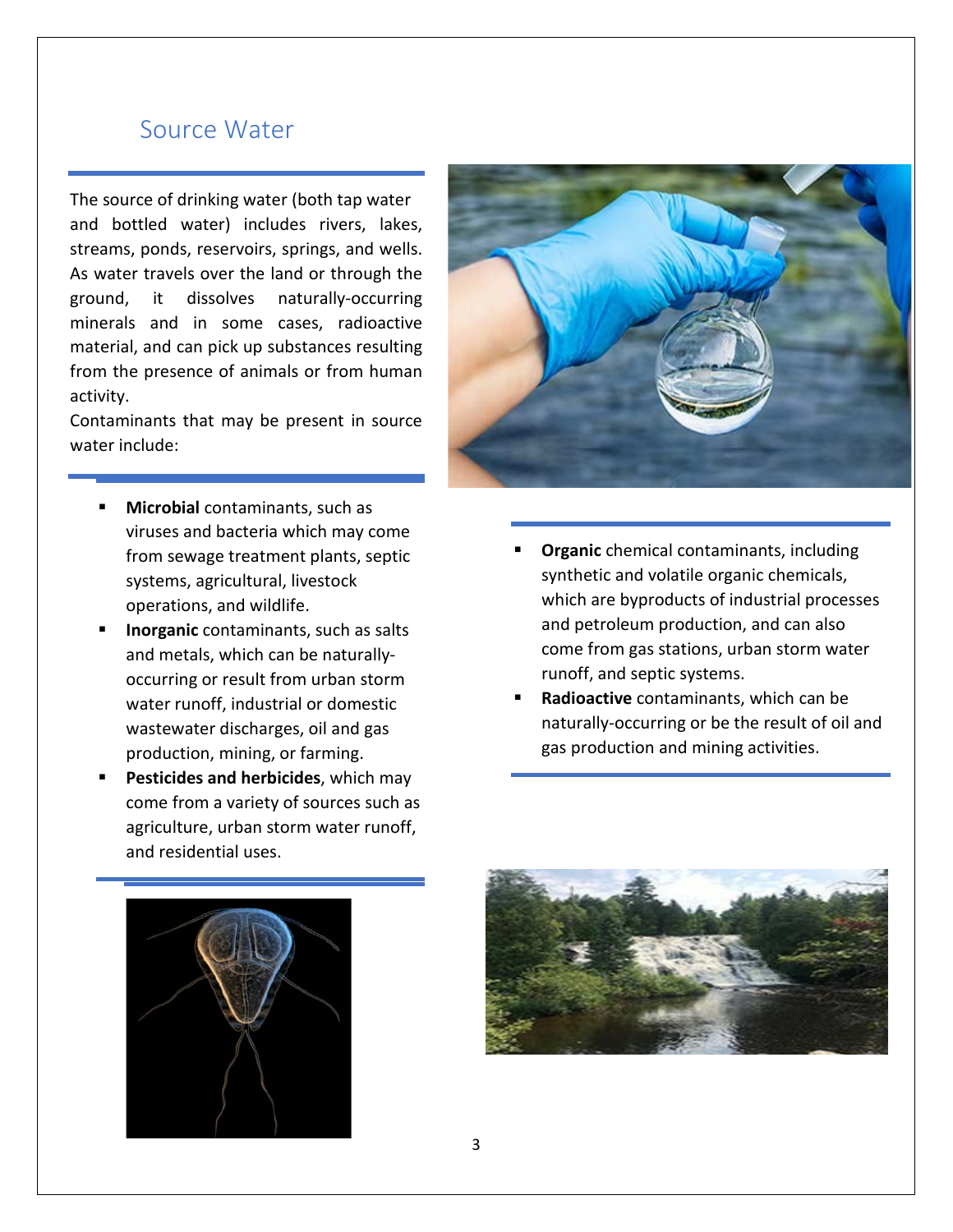# SOURCE WATER ASSESSMENT

The quality of tap water depends greatly on its source. Fortunately for us, we start with high quality raw water purchased and supplied by the Saginaw-Midland Water Supply Corporation (jointly owned by the cities of Saginaw and Midland). SMMWSC's intake is located near Whitestone Point, a location selected in the 1940s after an engineering study showed that water at this location was



typical of deep Lake Huron currents. Raw water travels approximately 50 miles from their facility near AuGres to the Bay Area Water Treatment Plant for processing.

EGLE (Michigan Department of Environment, Great Lakes, and Energy) previously completed Source Water Assessments of all 59 public water supplies in Michigan that draw drinking water from surface water sources such as rivers, lakes, and impoundments. The State used a seven-tiered susceptibility rating scale from "very low" to "very high" based primarily on geologic sensitivity, water chemistry, and contaminant sources. The EGLE Source Water Assessment report determined that the susceptibility of the Saginaw-Midland source raw water was rated "**Moderately Low".** This rating is the best a surface water source can achieve.

Anyone interested in seeing the source water assessment for water being used at the BAWTP can call the plant at (989)439-7245. Additional information about the EGLE Source Water Assessment program can be viewed on the internet at [http://www.michigan.gov/egle/.](http://www.michigan.gov/egle/) Follow the link to Water, then to Drinking water, and finally to Source Water Assessment.

# Water Quality Data Tables

The data presented in the upcoming tables is from testing done in 2021, unless otherwise noted. In the first table you will find terms, abbreviations, and definitions that might not be familiar to you.

|               | <b>DEFINITIONS OF ABBREVIATED SYMBOLS</b>   |                                                                                                                                                                                     |  |  |  |  |  |  |  |
|---------------|---------------------------------------------|-------------------------------------------------------------------------------------------------------------------------------------------------------------------------------------|--|--|--|--|--|--|--|
| <b>Symbol</b> | <b>Abbreviation for</b>                     | <b>Definition/Explanation</b>                                                                                                                                                       |  |  |  |  |  |  |  |
| <b>AL</b>     | <b>Action Level</b>                         | The concentration of a contaminant, which, if exceeded, triggers treatment or other<br>requirements that a water system must follow.                                                |  |  |  |  |  |  |  |
| <b>LRAA</b>   | <b>Locational Running Annual</b><br>Average | The average of sample results taken at a particular monitoring location<br>during the previous four calendar quarters, calculated quarterly.                                        |  |  |  |  |  |  |  |
| <b>MCL</b>    | <b>Maximum Contaminant Level</b>            | The highest level of a contaminant that is allowed in drinking water. MCLs are set<br>as close to the MCLGs as feasible using the best available treatment technology.              |  |  |  |  |  |  |  |
| <b>MCLG</b>   | <b>Maximum Contaminant Level</b><br>Goal    | The level of contaminant in drinking water below which there is no known or<br>expected risk to health. MCLGs allow for a margin of safety.                                         |  |  |  |  |  |  |  |
| <b>MRDL</b>   | Maximum Residual<br>Disinfectant Level      | The highest level of disinfectant allowed in drinking water. There is convincing<br>evidence that addition of a disinfectant is necessary for control of microbial<br>contaminants. |  |  |  |  |  |  |  |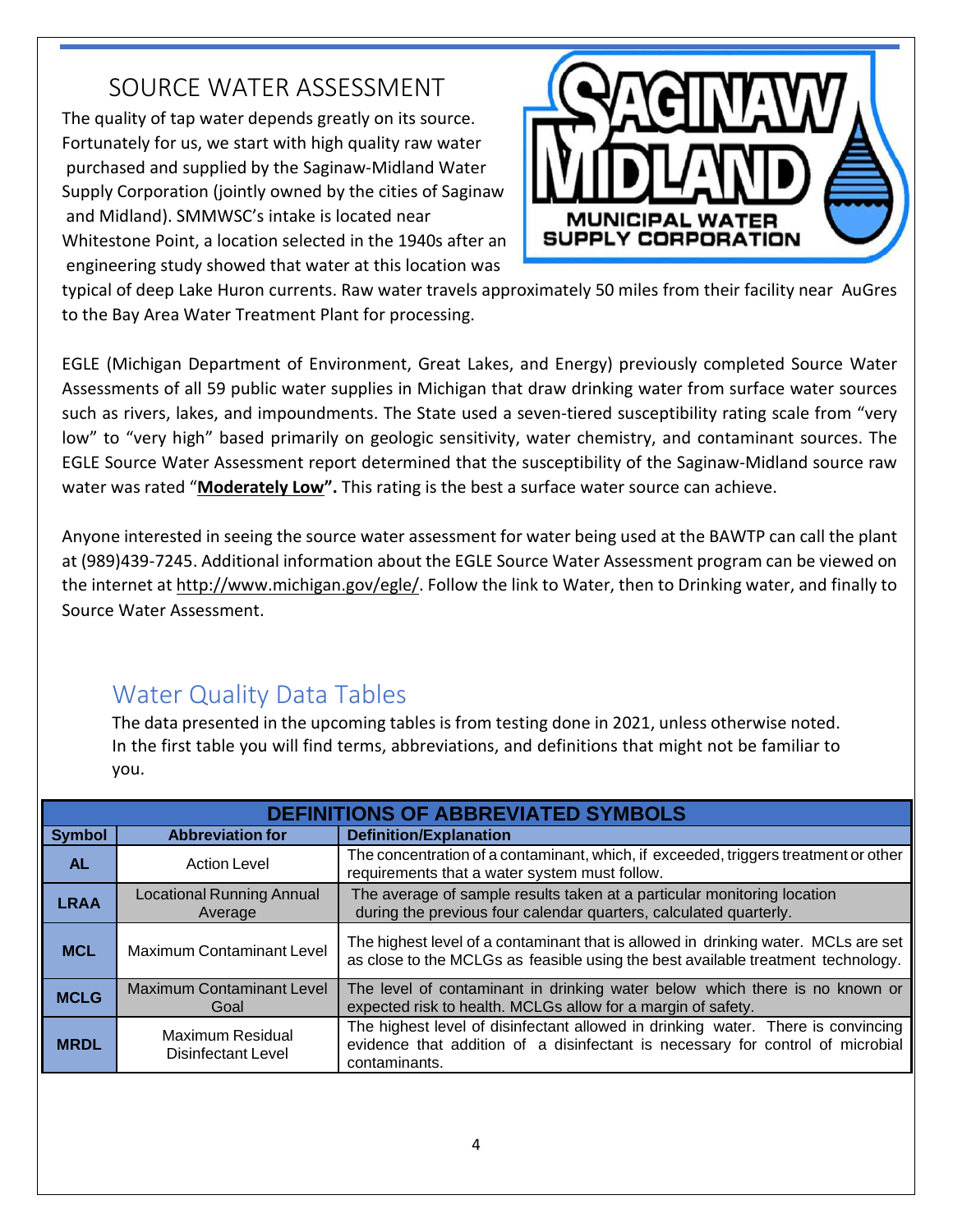|              | <b>DEFINITIONS OF ABBREVIATED SYMBOLS</b>          |                                                                                                                                                                                                              |  |  |  |  |  |  |  |
|--------------|----------------------------------------------------|--------------------------------------------------------------------------------------------------------------------------------------------------------------------------------------------------------------|--|--|--|--|--|--|--|
| <b>MRDLG</b> | Maximum Residual<br><b>Disinfectant Level Goal</b> | The level of a drinking water disinfectant below which there is no known or<br>expected risk to health. MRDLGs do not reflect the benefits of the use of<br>disinfectants to control microbial contaminants. |  |  |  |  |  |  |  |
| <b>NA/ND</b> | Not Applicable/Not Detected                        |                                                                                                                                                                                                              |  |  |  |  |  |  |  |
| <b>NTU</b>   | <b>Nephelometric Turbidity Units</b>               | A measurement of the lack of clarity in water, or cloudiness of the water.                                                                                                                                   |  |  |  |  |  |  |  |
| <b>PPB</b>   | Parts Per Billion                                  | The PPB is equivalent to micrograms per liter, or ug/L.                                                                                                                                                      |  |  |  |  |  |  |  |
| <b>PPM</b>   | Parts Per Million                                  | The PPM is equivalent to milligrams per liter, or mg/L.                                                                                                                                                      |  |  |  |  |  |  |  |
| <b>RAA</b>   | <b>Running Annual Average</b>                      | The average of sample results during the previous four calendar quarters,<br>calculated quarterly.                                                                                                           |  |  |  |  |  |  |  |
| TΤ           | Treatment Technique                                | A required process intended to reduce the level of a contaminant in drinking water.                                                                                                                          |  |  |  |  |  |  |  |

**Note on Test Results:** In order to ensure that tap water is safe to drink, the U.S. EPA prescribes regulations that limit the levels of certain contaminants in water provided by public water systems. Federal Food and Drug Administration regulations establish limits for contaminants in bottled water, which provide the same protection for public health.

Drinking water, including bottled water, may reasonably be expected to contain at least a small amount of some contaminants. The presence of contaminants does not necessarily indicate that water poses a health risk. More information about contaminants and potential health effects can be obtained by calling the U.S. EPA's Safe Drinking Water Hotline (800-426-4791).

| REGULATED PARAMETERS AT THE BAY AREA WATER TREATMENT PLANT TAP |                |                |       |                          |                                                                                                                                  |  |  |  |  |
|----------------------------------------------------------------|----------------|----------------|-------|--------------------------|----------------------------------------------------------------------------------------------------------------------------------|--|--|--|--|
| <b>Contaminants</b>                                            | <b>MCL</b>     | <b>MCLG</b>    |       | <b>Result Violation?</b> | <b>Typical Source</b>                                                                                                            |  |  |  |  |
| Fluoride (ppm) (a)                                             | 4              | 4              | 0.71  | No.                      | Erosion of natural deposits; Water additive which<br>promotes strong teeth; Discharge from fertilizer and<br>aluminum factories. |  |  |  |  |
| Barium (ppm)                                                   | $\overline{2}$ | $\overline{2}$ | 0.016 | <b>No</b>                | Discharge of drilling wastes; Discharge from metal<br>refineries; Erosion of natural deposits.                                   |  |  |  |  |
| Sodium (ppm) (b)                                               | <b>NA</b>      | <b>NA</b>      | 5.2   | No                       | Erosion of natural deposits.                                                                                                     |  |  |  |  |
| Chromium, Total (ppb)                                          | 100            | 100            | 1.4   | <b>No</b>                | Discharge from steel and pulp mills; erosion of<br>natural deposits.                                                             |  |  |  |  |
| Selenium, Total (ppb)                                          | 50             | 50             | 1.2   | No.                      | Discharge from petroleum and metal refineries;<br>erosion of natural deposits; discharge from mines.                             |  |  |  |  |

a) Level reported from annual regulatory sampling. The Plant also preforms daily sampling. Results for 2021 averaged 0.77 PPM, with a range of 0.72 PPM – 0.85 PPM.

b) Sodium is not a regulated contaminant but is required to be reported annually.

| REGULATED PARAMETERS AT BAY AREA WATER TREATMENT PLANT FILTER EFFLUENT |       |  |                      |       |                  |                       |  |  |  |
|------------------------------------------------------------------------|-------|--|----------------------|-------|------------------|-----------------------|--|--|--|
|                                                                        |       |  | MCL   MCLG   Average | Range | <b>Violation</b> | <b>Typical Source</b> |  |  |  |
| Turbiditv                                                              | TT(c) |  |                      |       | None             | Soil runoff.          |  |  |  |

c) The treatment technique requires that all samples test below 1 NTU 100% all of the time and below 0.3 NTU 95% of the time in the month. 100% of samples in 2021 were below 0.3NTU, indicating full compliance with turbidity standards in 2021.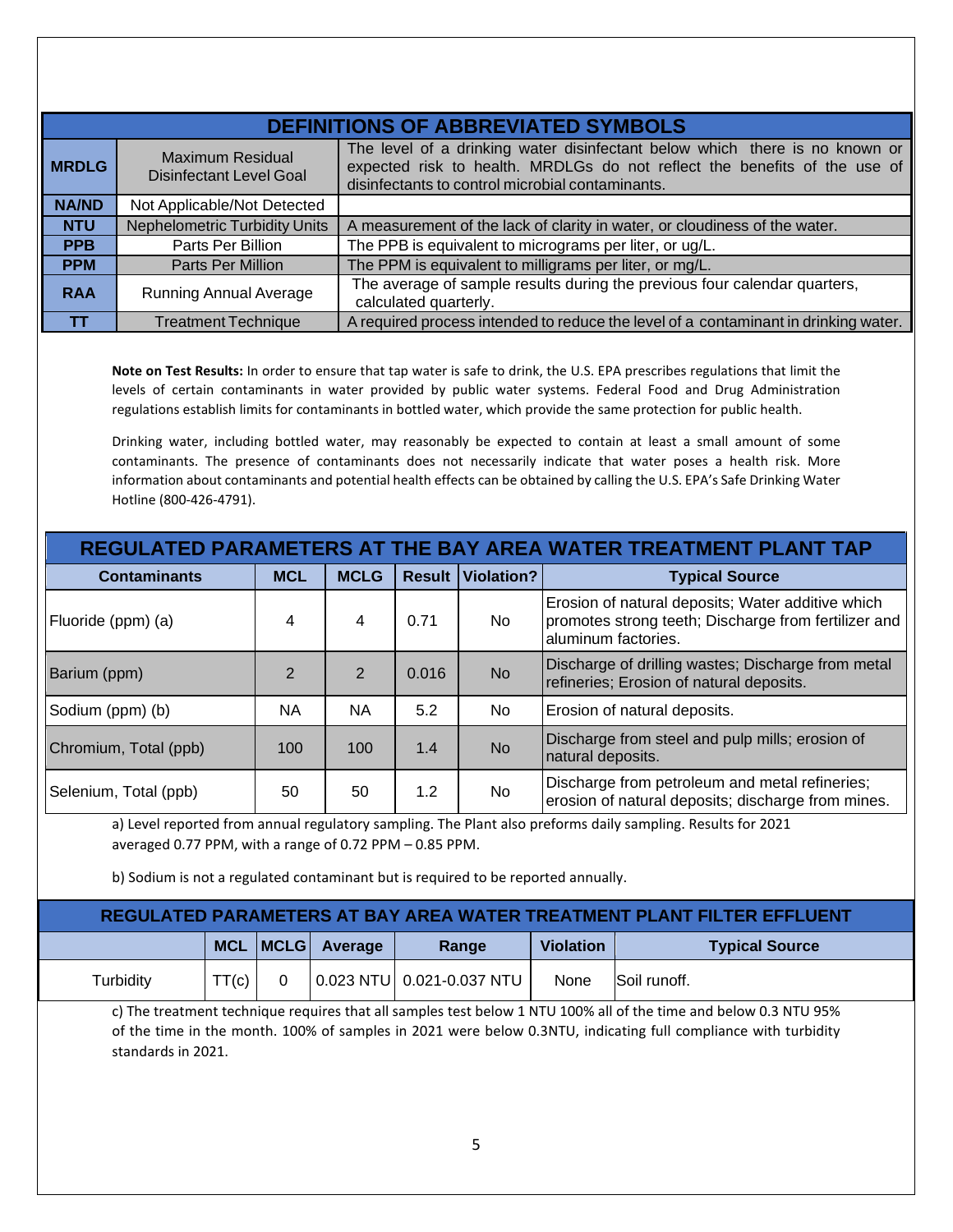| <b>REGULATED PARAMETERS IN THE DISTRIBUTION SYSTEM</b> |               |             |                |                  |                               |                      |                   |                       |               |                 |                    |                   |                                             |                                             |                       |                    |                    |               |             |
|--------------------------------------------------------|---------------|-------------|----------------|------------------|-------------------------------|----------------------|-------------------|-----------------------|---------------|-----------------|--------------------|-------------------|---------------------------------------------|---------------------------------------------|-----------------------|--------------------|--------------------|---------------|-------------|
| <b>Disinfectant &amp; Disinfection By-Products</b>     |               |             |                |                  |                               |                      |                   |                       |               |                 |                    |                   |                                             |                                             |                       |                    |                    |               |             |
| <b>Substance</b>                                       |               |             | <b>MRDL</b>    | <b>MRDLG</b>     |                               | <b>Highest RAA</b>   |                   |                       | Range         |                 | <b>Violation</b>   |                   |                                             | <b>Typical Source</b>                       |                       |                    |                    |               |             |
| Free Chlorine (as Cl2)<br>(PPM)                        |               |             | 4              | 4                |                               | 0.69                 |                   |                       | $0.01 - 1.30$ |                 | No                 |                   | Water additive used to control<br>microbes. |                                             |                       |                    |                    |               |             |
| Total Trihalomethanes (TTHM) & Haloacetic Acid (HAA5)  |               |             |                |                  |                               |                      |                   |                       |               |                 |                    |                   |                                             | Typical Source: Byproduct of drinking water | disinfection          |                    |                    |               |             |
| TTHM MCL =80 ppb<br>HAA5 MCL =60 ppb                   | Akron Twp.(d) | Bangor Twp. | Bangor Monitor | City of Bay City | Supply #1(e)<br>County<br>Bay | Beaver Rd.<br>Assoc. | <b>Beaver Twp</b> | Essexville<br>City of | Fraser Twp    | Twp.<br>Hampton | Kawkawlin<br>Metro | Kawkawlin<br>Twp. | Merritt Twp                                 | Monitor Twp                                 | Pinconning<br>City of | Pinconning<br>Twp. | Portsmouth<br>Twp. | Williams Twp. | Wisner Twp. |
| <b>Highest TTHM LRAA</b>                               | 60            | 34          | 24             | 30               | 43                            | 56                   | 54                | 23                    | 43            | 31              | 36                 | 38                | 47                                          | 31                                          | 39                    | 59                 | 55                 | 47            | 45          |
| Low                                                    | 60            | 15          | 14             | 16               | 21                            | 32                   | 32                | 15                    | 20            | 19              | 18                 | 18                | 17                                          | 13                                          | 22                    | 28                 | 31                 | 22            | 22          |
| High                                                   | 60            | 39          | 28             | 39               | 63                            | 54                   | 65                | 27                    | 60            | 56              | 56                 | 48                | 62                                          | 48                                          | 51                    | 66                 | 56                 | 56            | 55          |
| Violation?                                             | No.           | No          | <b>No</b>      | No.              | No                            | No                   | No                | No                    | No            | No              | <b>No</b>          | <b>No</b>         | No                                          | No                                          | No                    | No                 | No                 | No            | No          |
| <b>Highest HAA5 LRAA</b>                               | 21            | 24          | 23             | 30               | 28                            | 27                   | 27                | 22                    | 32            | 23              | 27                 | 28                | 26                                          | 26                                          | 31                    | 29                 | 25                 | 25            | 24          |
| Low                                                    | 21            | 1.3         | 12             | 12               | 15                            | 13                   | 19                | 12                    | 17            | 15              | 17                 | 16                | 16                                          | 14                                          | 18                    | 18                 | 14                 | 20            | 20          |
| High                                                   | 21            | 21          | 23             | 22               | 34                            | 34                   | 23                | 24                    | 31            | 24              | 34                 | 36                | 35                                          | 38                                          | 30                    | 32                 | 32                 | 25            | 24          |
| Violation?                                             | <b>No</b>     | No          | <b>No</b>      | No               | No                            | No                   | No                | No                    | No            | No              | <b>No</b>          | No                | No                                          | No                                          | <b>No</b>             | No                 | No                 | No            | No          |

d) Akron Township was only required to collect one TTHM and HAA5 sample in 2021.

e) Bay County Supply #1 includes parts of Frankenlust, Monitor, and Portsmouth Townships.

*In 2021, water from the plant tap and distribution system was sampled for an additional 70+ contaminants not listed in this report. Each contaminant was not detected in our water. To receive a list of these contaminants, please send requests to [bawtp@baycodws.org,](mailto:bawtp@baycodws.org) or call us at (989) 439-7245.* 

### Lead & Copper



Lead and copper are not naturally present in our water, and they are not detected in the tap water leaving the plant. However, as long as there are lead services and lead containing fixtures in our water system, there will be traces of lead detected during testing at locations in the distribution system. In an effort to keep lead levels low, the water plant feeds phosphoric acid, a corrosion inhibitor. This forms a protective coating on service lines and plumbing that keeps water from dissolving some metals into the drinking water.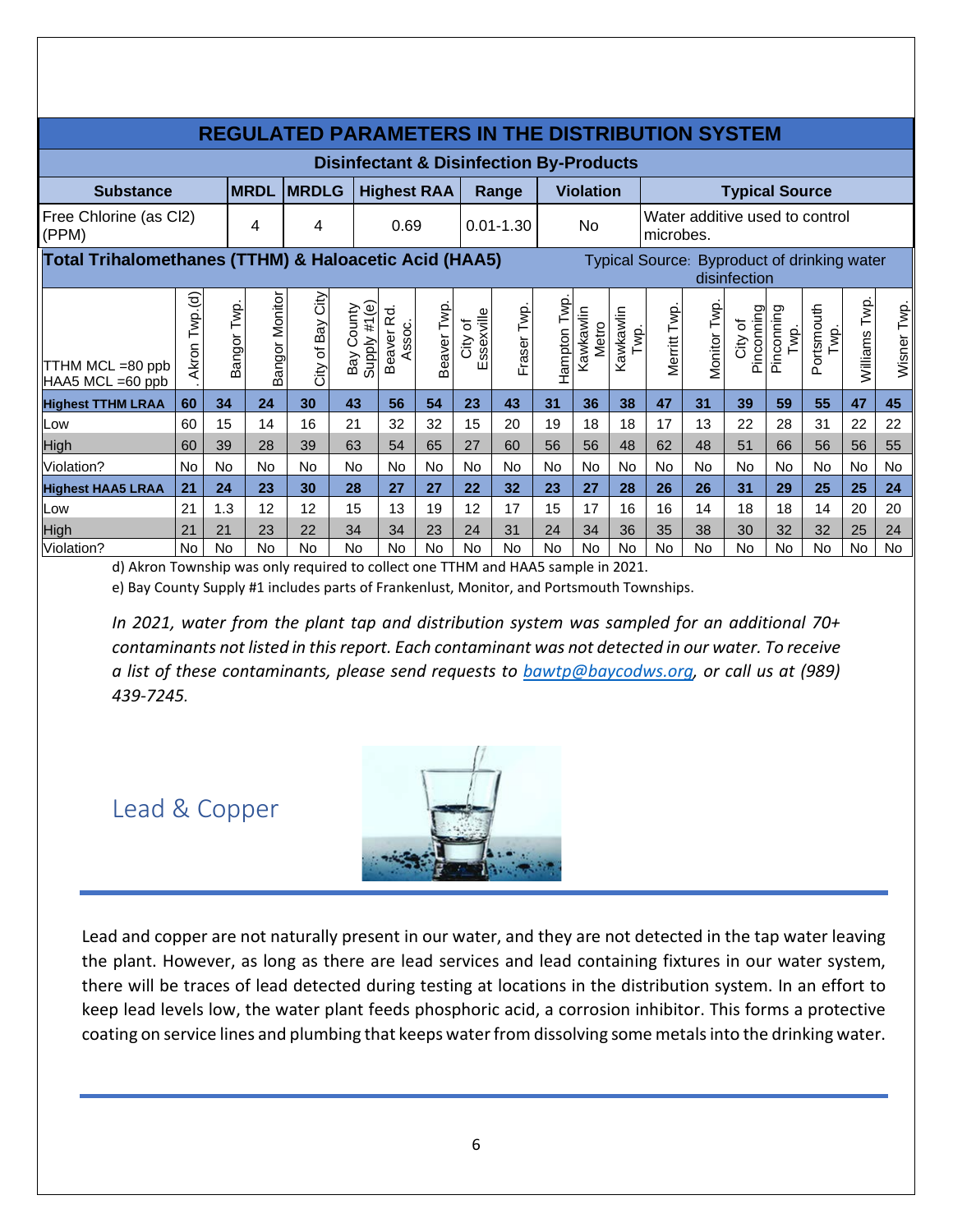# Lead & Copper(continued)

| <b>REGULATED PARAMETERS IN THE DISTRIBUTION SYSTEM</b> |                                   |                                                                                                         |          |                                                       |                                   |                                   |                                                                                             |  |  |  |
|--------------------------------------------------------|-----------------------------------|---------------------------------------------------------------------------------------------------------|----------|-------------------------------------------------------|-----------------------------------|-----------------------------------|---------------------------------------------------------------------------------------------|--|--|--|
| <b>LEAD AND COPPER RESULTS</b>                         |                                   |                                                                                                         |          |                                                       |                                   |                                   |                                                                                             |  |  |  |
| <b>Your Community</b>                                  | Date Range/Year<br><b>Sampled</b> | LEAD, Action Level 15, MCLG 0<br>Your<br><b>Range of</b><br><b>Water</b><br><b>Results</b><br>(PPB) (f) |          | <b>Number of</b><br><b>Samples</b><br><b>Above AL</b> | Your<br><b>Water</b><br>(PPM) (f) | <b>Range of</b><br><b>Results</b> | COPPER, Action Level 1.3, MCLG 1.3<br><b>Number of</b><br><b>Samples</b><br><b>Above AL</b> |  |  |  |
| Akron Twp.                                             | June-Sept 2021                    | 0                                                                                                       | $0-0$    | 0                                                     | 0.2                               | $0.1 - 0.3$                       | $\mathbf 0$                                                                                 |  |  |  |
| Bangor Twp.                                            | June-Sept 2021                    | $\overline{2}$                                                                                          | $0-5$    | $\mathbf 0$                                           | 0.2                               | $0.0 - 0.2$                       | $\mathbf{0}$                                                                                |  |  |  |
| <b>Bangor Monitor</b>                                  | June-Sept 2021                    | 0                                                                                                       | $0-0$    | $\mathbf{0}$                                          | 0.1                               | $0.0 - 0.1$                       | $\mathbf 0$                                                                                 |  |  |  |
| City of Bay City                                       | June-Sept 2021                    | 9                                                                                                       | $0 - 24$ | $\mathbf{1}$                                          | 0.2                               | $0.0 - 0.3$                       | $\mathbf 0$                                                                                 |  |  |  |
| Bay County Supply #1                                   | June-Sept 2021                    | 5                                                                                                       | $0 - 8$  | $\mathbf 0$                                           | 0.1                               | $0.0 - 0.2$                       | $\pmb{0}$                                                                                   |  |  |  |
| Beaver Rd. Assoc.                                      | June-Sept 2021                    | $\mathbf 0$                                                                                             | $0-0$    | $\bf{0}$                                              | 0.2                               | $0.1 - 0.2$                       | $\mathbf{0}$                                                                                |  |  |  |
| Beaver Twp.                                            | June-Sept 2021                    | 0                                                                                                       | $0 - 1$  | $\mathbf 0$                                           | 0.2                               | $0.1 - 0.2$                       | $\mathbf 0$                                                                                 |  |  |  |
| City of Essexville                                     | June-Sept 2021                    | 6                                                                                                       | $0 - 13$ | $\mathbf 0$                                           | 0.2                               | $0.0 - 0.3$                       | $\mathbf 0$                                                                                 |  |  |  |
| Fraser Twp.                                            | June-Sept 2021                    | 0                                                                                                       | $0-0$    | $\mathbf{0}$                                          | 0.2                               | $0.0 - 0.2$                       | $\mathbf 0$                                                                                 |  |  |  |
| Hampton Twp.                                           | June-Sept 2021                    | $\mathbf 0$                                                                                             | $0 - 1$  | $\mathbf 0$                                           | 0.2                               | $0.0 - 0.2$                       | $\mathbf 0$                                                                                 |  |  |  |
| Kawkawlin Metro.                                       | June-Sept 2021                    | $\mathbf 0$                                                                                             | $0-0$    | $\mathbf 0$                                           | 0.2                               | $0.0 - 0.2$                       | $\mathbf 0$                                                                                 |  |  |  |
| Kawkawlin Twp.                                         | June-Sept 2021                    | $\mathbf 0$                                                                                             | $0-0$    | $\mathbf 0$                                           | 0.2                               | $0.1 - 0.3$                       | $\mathbf 0$                                                                                 |  |  |  |
| Merritt Twp.                                           | June-Sept 2021                    | 0                                                                                                       | $0 - 2$  | $\mathbf 0$                                           | 0.2                               | $0.1 - 0.3$                       | 0                                                                                           |  |  |  |
| Monitor Twp.                                           | June-Sept 2021                    | $\mathbf 0$                                                                                             | $0 - 2$  | $\mathbf 0$                                           | 0.2                               | $0.0 - 0.3$                       | $\mathbf 0$                                                                                 |  |  |  |
| City of Pinconning                                     | June-Sept 2021                    | 0                                                                                                       | $0 - 3$  | 0                                                     | 0.1                               | $0.0 - 0.1$                       | 0                                                                                           |  |  |  |
| Pinconning Twp.                                        | June-Sept 2021                    | $\mathbf{1}$                                                                                            | $0-1$    | $\pmb{0}$                                             | 0.2                               | $0.0 - 0.3$                       | $\pmb{0}$                                                                                   |  |  |  |
| Portsmouth Twp.                                        | June-Sept 2021                    | $\mathbf 0$                                                                                             | $0 - 1$  | $\mathbf 0$                                           | 0.2                               | $0.1 - 0.3$                       | $\mathbf 0$                                                                                 |  |  |  |
| Williams Twp.                                          | June-Sept 2021                    | $\pmb{0}$                                                                                               | $0-0$    | $\pmb{0}$                                             | 0.2                               | $0.0 - 0.2$                       | $\mathbf 0$                                                                                 |  |  |  |
| Wisner Twp.                                            | June-Sept 2021                    | $\pmb{0}$                                                                                               | $0-0$    | $\mathbf 0$                                           | 0.2                               | $0.0 - 0.2$                       | $\mathbf 0$                                                                                 |  |  |  |

f) Ninety (90) percent of the samples collected were at or below the level reported for our water.

Typical source contaminants are erosion of natural deposits or corrosion of household piping or plumbing fixtures containing lead and copper. Homes with lead service lines and lead solder used in household plumbing and fixtures have a greater risk of high lead levels.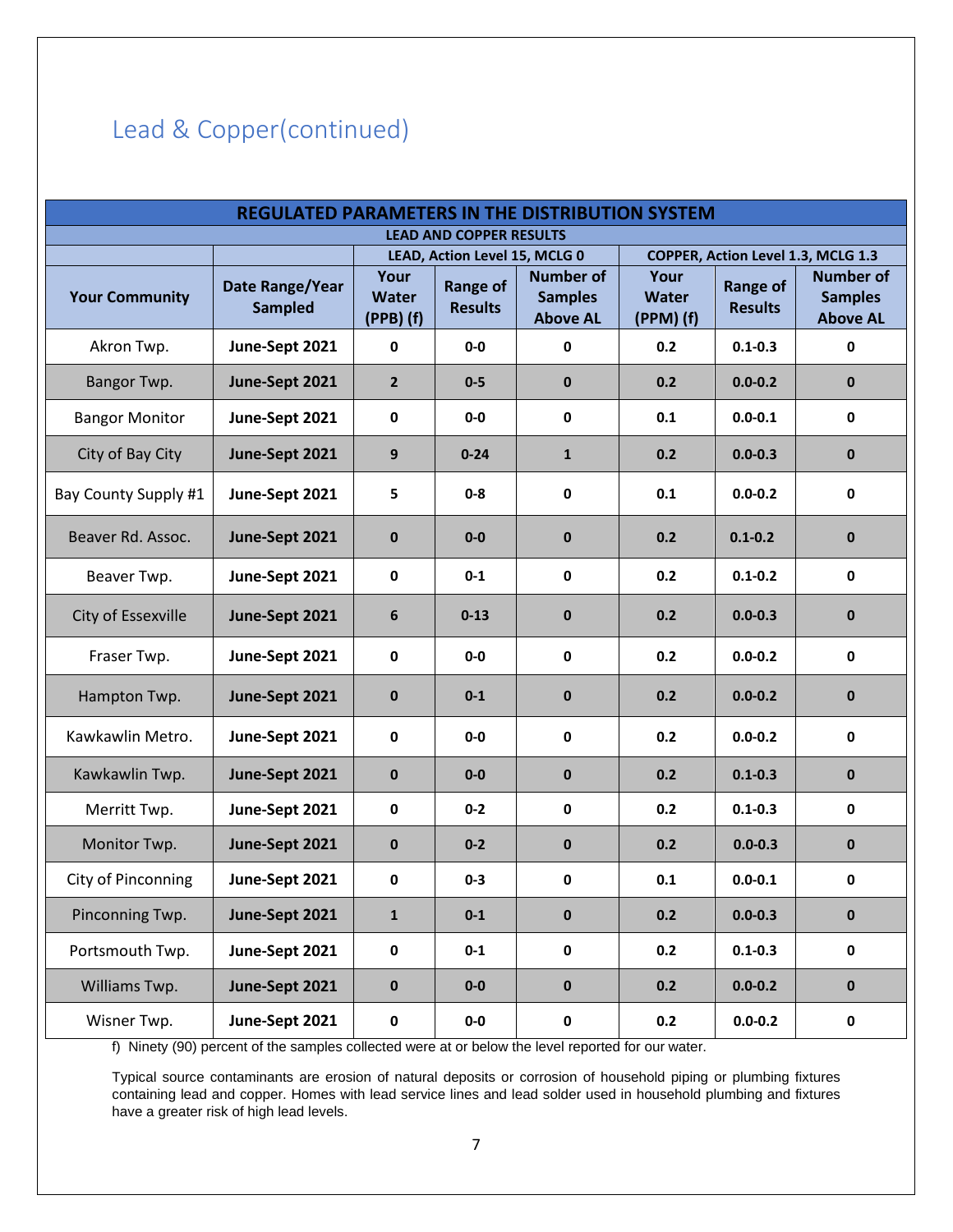

A service line is the pipe that connects a house or business to a water main. The city or township that supplies the water owns the line from the water main to a water shutoff valve called a curb stop, and the homeowner owns the section of service line between the curb stop and the house.

This chart shows the communities in the Bay Area Water System. A service line is listed as a lead service if any part of the line is lead.

The communities that have lead services are working hard to remove them. In 2021, Bay City replaced 300 lead services and Essexville replaced 103.

If a community is not absolutely certain what every section of the service is made of, it is listed as an 'unknown service line.' A full inventory of the service lines in our system is currently being performed and is expected to be completed by 2025.

| <b>Service Line Numbers</b>                                                |                  |                          |                    |  |  |  |
|----------------------------------------------------------------------------|------------------|--------------------------|--------------------|--|--|--|
|                                                                            | Total<br>Service | Known<br>Lead<br>Service | Unknown<br>Service |  |  |  |
| <b>Community</b>                                                           | Lines            | Lines                    | Lines              |  |  |  |
| <b>Akron Township</b>                                                      | 96               | 0                        | 0                  |  |  |  |
| <b>Bangor Township</b>                                                     | 5,267            | 7                        | 1,400              |  |  |  |
| <b>Bangor-Monitor Metropolitan</b><br><b>Water District</b>                | 1,247            | 0                        | 85                 |  |  |  |
| <b>City of Bay City</b>                                                    | 14,596           | 3,976                    | 1,034              |  |  |  |
| Bay Co. Supply #1 (Frankenlust,<br><b>Monitor, &amp; Portsmouth Twps.)</b> | 3,537            | 10                       | 462                |  |  |  |
| <b>Beaver Rd. Water Association</b>                                        | 280              | 0                        | 0                  |  |  |  |
| <b>Beaver Township</b>                                                     | 458              | 0                        | 0                  |  |  |  |
| <b>City of Essexville</b>                                                  | 1,605            | 229                      | 68                 |  |  |  |
| <b>Fraser Township</b>                                                     | 527              | 0                        | 0                  |  |  |  |
| <b>Hampton Township</b>                                                    | 2,992            | 1                        | 2,753              |  |  |  |
| <b>Kawkawlin Metro</b>                                                     | 428              | 0                        | 380                |  |  |  |
| <b>Kawkawlin Township</b>                                                  | 1,228            | 0                        | 0                  |  |  |  |
| <b>Merritt Township</b>                                                    | 573              | 0                        | 0                  |  |  |  |
| <b>Monitor Township</b>                                                    | 2,208            | 0                        | 0                  |  |  |  |
| <b>City of Pinconning</b>                                                  | 661              | 0                        | 539                |  |  |  |
| <b>Pinconning Township</b>                                                 | 599              | 0                        | 0                  |  |  |  |
| <b>Portsmouth Township</b>                                                 | 223              | 0                        | 0                  |  |  |  |
| <b>Williams Township</b>                                                   | 2,097            | 0                        | 0                  |  |  |  |
| <b>Wisner Township</b>                                                     | 243              | 0                        | 0                  |  |  |  |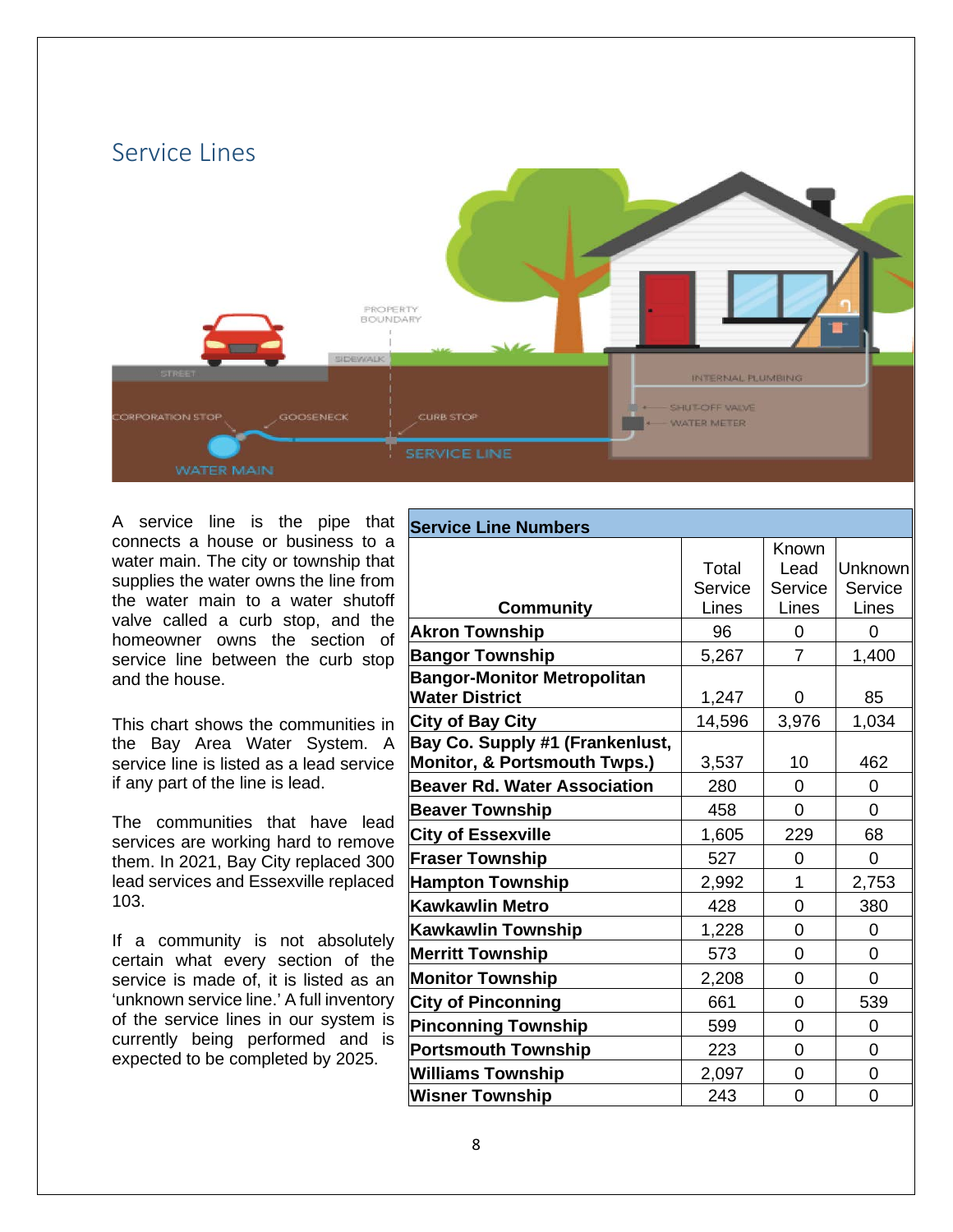If present, elevated levels of lead can cause serious health problems, especially for pregnant women and young children. Lead in drinking water is primarily from materials and components associated with service lines and home plumbing. The Bay Area Water System is responsible for providing high quality drinking water but cannot control the variety of materials used in plumbing components. When your water has been sitting for several hours, you can minimize the potential for lead exposure by flushing your tap for 30 seconds to 2 minutes before using water for drinking or cooking. If you have a lead service line it is recommended that you run your water for at least 5 minutes to flush water from both your home plumbing and the lead service line. If you are concerned about lead in your water, you may wish to have your water tested. Information on lead in drinking water, testing methods, and steps you can take to minimize exposure is available from the US EPA's Safe Drinking Water Hotline at 1-800-426-4791 or at **[http://www.epa.gov/safewater/lead.](http://www.epa.gov/safewater/lead)**

Infants and children who drink water containing lead could experience delays in their physical or mental development. Children could show slight deficits in attention span and learning abilities. Adults who drink this water over many years could develop kidney problems or high blood pressure.





*Bay City State Park, Bangor Township*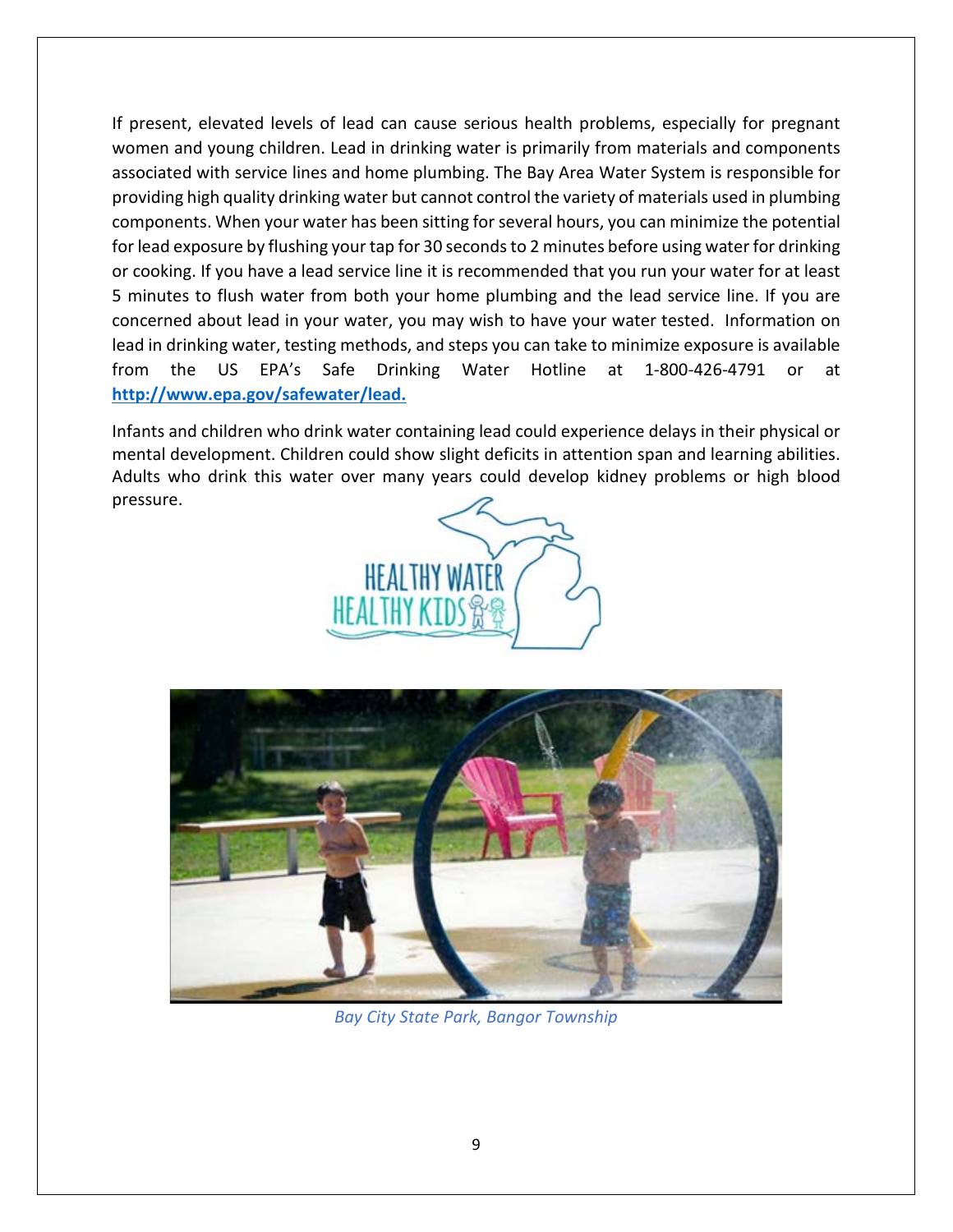# Additional Monitoring

| WATER QUALITY TEST RESULTS FROM THE BAY AREA WATER PLANT TAP |                |             |                                                                                   |  |  |  |  |  |
|--------------------------------------------------------------|----------------|-------------|-----------------------------------------------------------------------------------|--|--|--|--|--|
| <b>Testing Done</b>                                          | <b>Average</b> | Range       | <b>Definition of Substance</b>                                                    |  |  |  |  |  |
| pH                                                           | 7.7            | $7.5 - 7.8$ | A measure of acidity and alkalinity.                                              |  |  |  |  |  |
| Hardness (as CaCO3) (ppm)                                    | 102            | 84-124      | A measure of the total concentration of calcium and<br>magnesium ions.            |  |  |  |  |  |
| Alkalinity (as CaCO3) (ppm)                                  | 79             | 70-89       | A measure of the capacity of water to neutralize an acid.                         |  |  |  |  |  |
| Calcium (as CaCO3) (ppm)                                     | 72             | 62-85       |                                                                                   |  |  |  |  |  |
| Sulfates (ppm)                                               | 10             | $6 - 14$    | Inorganic substances often found in water.                                        |  |  |  |  |  |
| Chloride (ppm)                                               | 10             | $8 - 15$    |                                                                                   |  |  |  |  |  |
| Conductivity (uS/cm)                                         | 235            | 216-273     | A measure of the ability to carry an electrical current.                          |  |  |  |  |  |
| Orthophosphate-PO4 (ppm)                                     | 3.39           | 3.26-3.50   | Corrosion inhibitor added to water to prevent corrosion of<br>plumbing materials. |  |  |  |  |  |



Some people may be more vulnerable to contaminants in drinking water than the general population. Immuno-compromised persons such as persons with cancer undergoing chemotherapy, persons who have undergone organ transplants, people with HIV/AIDS or other immune system disorders, some elderly, and infants can be particularly at risk from infections. These people should seek advice about drinking water from their health care providers. EPA/Centers for Disease Control (CDC) guidelines on appropriate means to lessen the risk of infection by Cryptosporidium and other microbial contaminants are available from the Safe Water Drinking Hotline (800) 426-4791.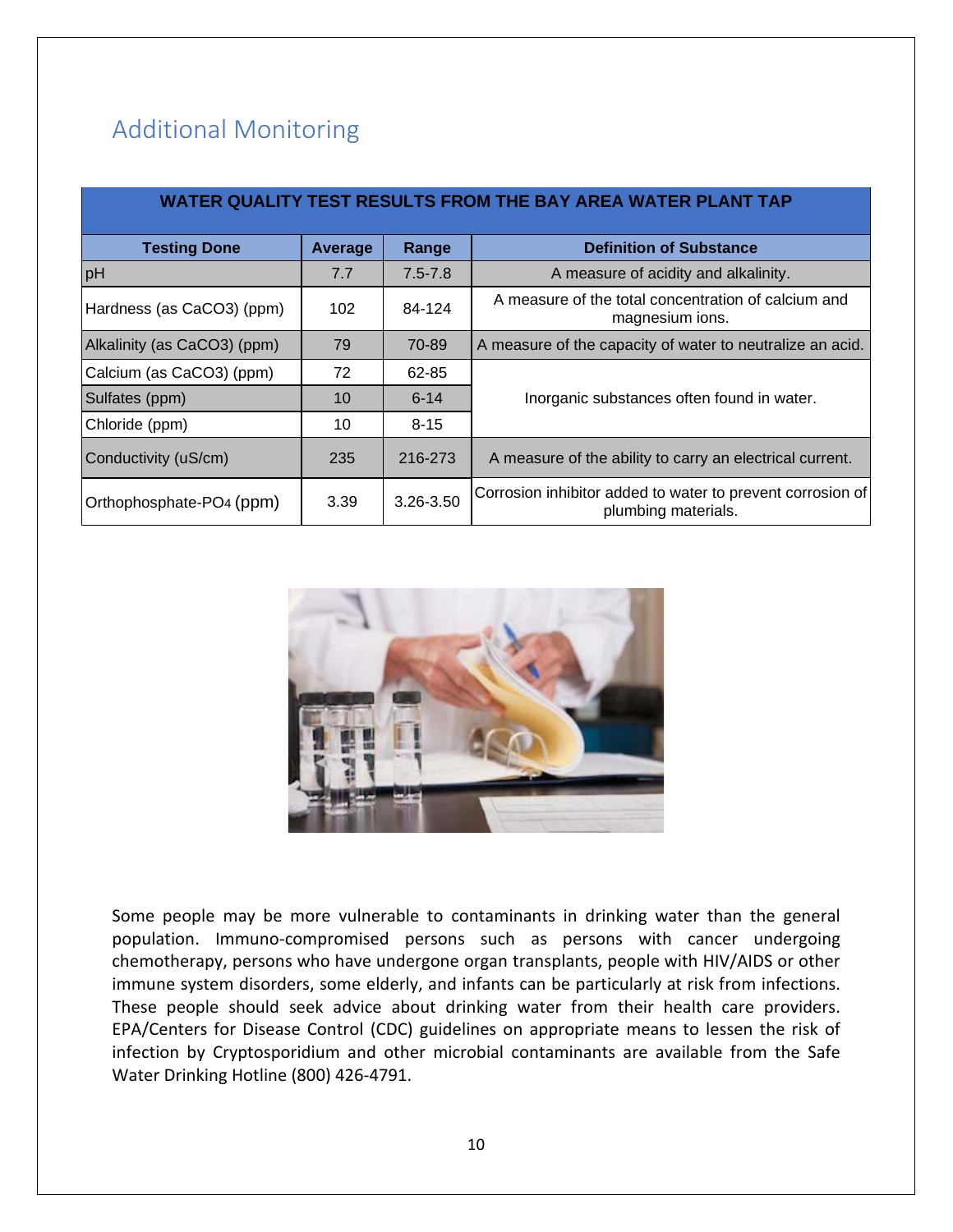# Opportunities for Public Participation

We believe that informed and involved citizens can be strong allies of water systems as they take action on pressing problems. The table below lists the meeting dates and locations where your elected officials may discuss water system issues.

| <b>Water Supplier</b>    | <b>Board Meeting</b><br><b>Monthly Schedule</b> | Time              | <b>Location of Meeting</b>                      |
|--------------------------|-------------------------------------------------|-------------------|-------------------------------------------------|
| Akron Twp.               | 3rd Thursday                                    | 7:00 pm           | Township Hall, 4280 Bay City Forestville Rd.    |
| Bangor Twp.              | 2 <sup>nd</sup> Tuesday                         | $6:00 \text{ pm}$ | Township Admin. Office, 180 State Park Dr.      |
| Bangor-Monitor Assoc.    | 2 <sup>nd</sup> Wednesday                       | $9:00$ am         | Bangor-Monitor, 2523 E. Midland Rd.             |
| Beaver Twp.              | 2 <sup>nd</sup> Monday (typically)              | $6:30 \text{ pm}$ | Township Hall, 1850 S. Garfield Rd.             |
| Bay County Road Comm/DWS | 1st & 3rd Wednesday (typically)                 | $9:00$ am         | Road Commission, 2600 E. Beaver Rd.             |
| City of Bay City         | $1st$ & $3rd$ Monday                            | 6:30 pm           | City Hall, 301 Washington Ave.                  |
| City of Essexville       | 2 <sup>nd</sup> Tuesday                         | 7:00 pm           | City Hall, 1107 Woodside Ave.                   |
| City of Pinconning       | 3rd Monday                                      | 5:00 pm           | City Hall, 208 S. Manitou St.                   |
| Frankenlust Twp.         | 2 <sup>nd</sup> Tuesday                         | $4:00 \text{ pm}$ | Township Hall, 2401 Delta Rd.                   |
| Fraser Twp.              | 2 <sup>nd</sup> Monday                          | 7:00 pm           | Township Hall, 1474 N. Mackinaw Rd.             |
| Hampton Twp.             | 2 <sup>nd</sup> & 4th Monday                    | 7:00 pm           | Township Hall, 801 W. Center Rd.                |
| Kawkawlin Metro Assoc.   | $1st$ Tuesday                                   | 7:00 pm           | 405 Old Beaver Road                             |
| Kawkawlin Twp.           | 2 <sup>nd</sup> Monday                          | 7:00 pm           | Township Administrative Bldg, 1836 E. Parish Rd |
| Merritt Twp.             | 2 <sup>nd</sup> Tuesday                         | 7:30 pm           | Township Hall, 48 E. Munger Rd.                 |
| Monitor Twp.             | 4 <sup>th</sup> Monday (typically)              | 7:00 pm           | Township Hall, 2483 Midland Rd.                 |
| Pinconning Twp.          | 2 <sup>nd</sup> Tuesday                         | $4:00 \text{ pm}$ | Township Hall, 1751 E. Cody Estey Rd            |
| Portsmouth Twp.          | 3rd Monday                                      | $6:00 \text{ pm}$ | Township Hall, 1711 W. Cass Ave.                |
| Williams Twp.            | 2 <sup>nd</sup> Tuesday                         | 7:00 pm           | Township Hall, 1080 W. Midland Rd.              |
| Wisner Twp.              | 3rd Monday                                      | 7:00 pm           | Township Hall, 7894 Bay City Forestville Rd.    |

**For more information please contact:** Contact Name: Ryan W. Goebel, Plant Superintendent Bay Area Water Treatment Plant Address: 2701 N. Euclid Avenue Bay City, MI 48706 Phone: (989)439-7245

### **Customer questions and comments are welcome**

To receive a hard copy of this report, or to ask questions, please write, call, or send email to: [bawtp@baycodws.org](mailto:bawtp@baycodws.org)

This entire water quality report is also available at: **[www.baycodws.org/ccr2021.pdf](http://www.baycodws.org/ccr2021.pdf)**

**Want up to date news about your water and the Bay County DWS? Consider signing up for our quarterly newsletter. For more info, please visit [www.baycodws.org/newsletters.](http://www.baycodws.org/newsletters)**